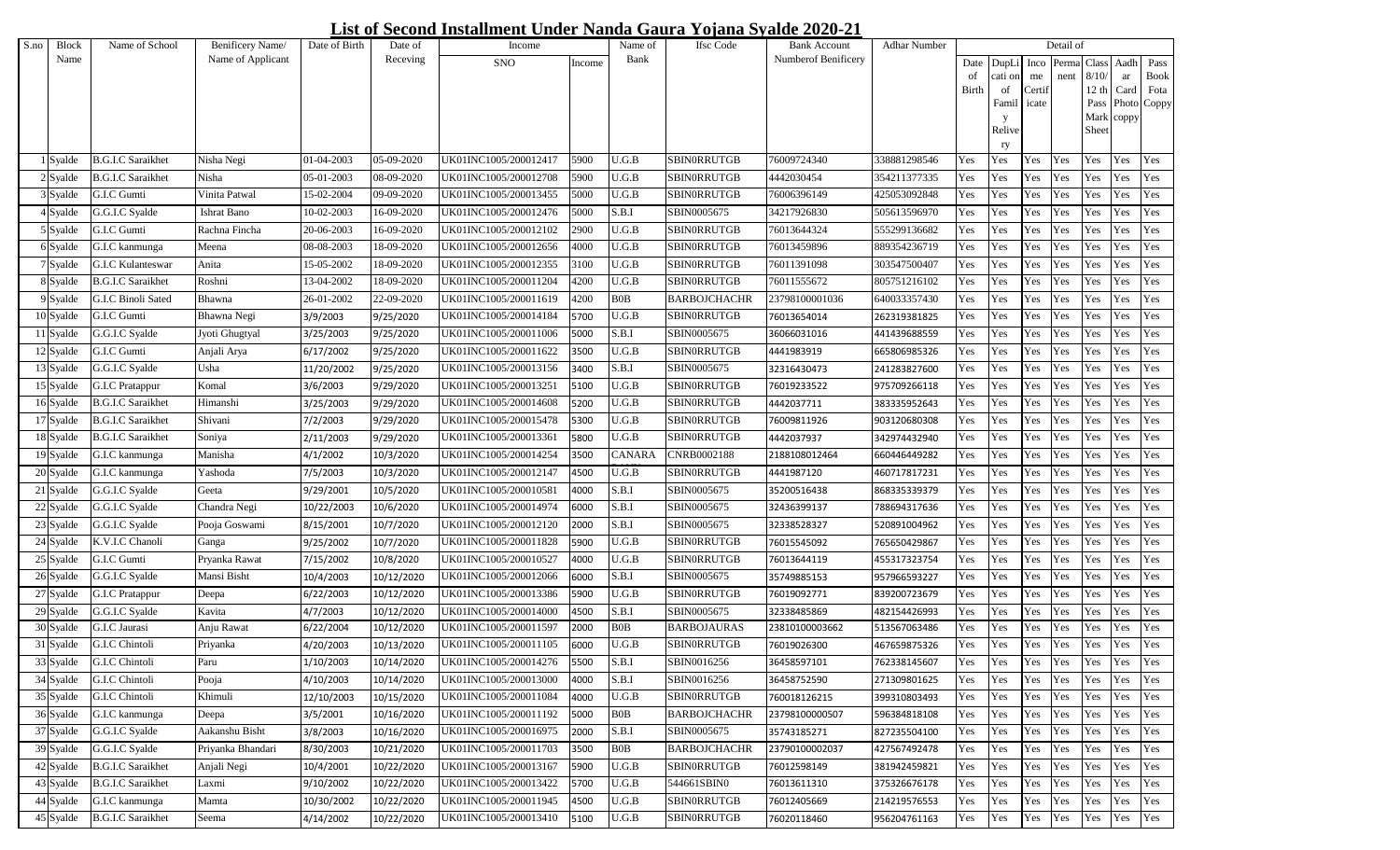| 46 Syalde | <b>B.G.I.C Saraikhet</b> | Pooja             | 1/7/2002   | 10/22/2020 | UK01INC1005/200014918 | 4700 | U.G.B           | SBINORRUTGB         | 76012625302     | 217802089468 | Yes | Yes | Yes | Yes | Yes | Yes | Yes |
|-----------|--------------------------|-------------------|------------|------------|-----------------------|------|-----------------|---------------------|-----------------|--------------|-----|-----|-----|-----|-----|-----|-----|
| 49 Syalde | K.V.I.C Chanoli          | Nishu             | 7/10/2003  | 10/23/2020 | UK01INC1005/200013395 | 5500 | S.B.I           | SBIN0008969         | 3562764936      | 334740100806 | Yes | Yes | Yes | Yes | Yes | Yes | Yes |
| 50 Syalde | G.I.C kulanteswar        | Arti Rawat        | 2/10/2003  | 10/23/2020 | UK01INC1005/200013312 | 5700 | U.G.B           | <b>SBINORRUTGB</b>  | 76013959638     | 916712242660 | Yes | Yes | Yes | Yes | Yes | Yes | Yes |
| 51 Syalde | G.I.C Gumti              | Hema Bisht        | 4/3/2003   | 10/28/2020 | UK01INC1005/200017613 | 6000 | U.G.B           | <b>SBINORRUTGB</b>  | 76013644197     | 495224157867 | Yes | Yes | Yes | Yes | Yes | Yes | Yes |
| 53 Syalde | G.G.I.C Syalde           | Tanuja Goswami    | 7/9/2003   | 10/29/2020 | UK01INC1005/200016894 | 4000 | S.B.I           | SBIN0005675         | 32416784247     | 808337421181 | Yes | Yes | Yes | Yes | Yes | Yes | Yes |
| 54 Syalde | G.I.C Baseri sult        | Pinki Verma       | 11/11/2002 | 11/2/2020  | UK01INC1005/200014126 | 6000 | <b>B0B</b>      | <b>BARBOJCHACHR</b> | 23798100000080  | 737617847895 | Yes | Yes | Yes | Yes | Yes | Yes | Yes |
| 55 Syalde | G.G.I.C Syalde           | Neetu Arya        | 3/23/2003  | 11/2/2020  | UK01INC1005/200011827 | 5000 | S.B.I           | SBIN0005675         | 32300034963     | 524985979153 | Yes | Yes | Yes | Yes | Yes | Yes | Yes |
| 56 Syalde | G.I.C Baseri sult        | Hema              | 1/19/2003  | 11/2/2020  | UK01INC1005/200014643 | 2500 | <b>BOB</b>      | <b>BARBOJCHACHR</b> | 23798100000415  | 334458594408 | Yes | Yes | Yes | Yes | Yes | Yes | Yes |
| 57 Syalde | G.G.I.C Syalde           | Prathibha         | 12/28/2002 | 11/1/2020  | UK01INC1005/200016354 | 4500 | S.B.I           | SBIN0005675         | 35747074804     | 413357483808 | Yes | Yes | Yes | Yes | Yes | Yes | Yes |
| 58 Syalde | G.I.C Baseri sult        | Preeti Verma      | 11/11/2002 | 11/2/2020  | UK01INC1005/200014126 | 6000 | <b>BOB</b>      | <b>BARBOJCHACHR</b> | 23790100002097  | 899074968715 | Yes | Yes | Yes | Yes | Yes | Yes | Yes |
| 59 Syalde | G.G.I.C Syalde           | Diksha Kholia     | 10/13/2000 | 11/2/2020  | UK01INC1005/200041024 | 6000 | <b>UCO</b> Bank | <b>UCBA0002872</b>  | 28723211006473  | 457543134540 | Yes | Yes | Yes | Yes | Yes | Yes | Yes |
| 60 Syalde | G.G.I.C Syalde           | Kavita            | 12/16/2003 | 11/2/2020  | UK01INC1005/200016891 | 4000 | S.B.I           | SBIN0005675         | 35933580479     | 703878054371 | Yes | Yes | Yes | Yes | Yes | Yes | Yes |
| 61 Syalde | G.G.I.C Syalde           | Chandrakala Khati | 7/21/2003  | 11/2/2020  | UK01INC1005/200011551 | 3000 | S.B.I           | SBIN0005675         | 35499793716     | 377151279205 | Yes | Yes | Yes | Yes | Yes | Yes | Yes |
| 62 Syalde | G.G.I.C Syalde           | Varsha            | 8/28/2002  | 11/2/2020  | UK01INC1005/200017095 | 4300 | S.B.I           | SBIN0005675         | 32456987691     | 276805052482 | Yes | Yes | Yes | Yes | Yes | Yes | Yes |
| 63 Syalde | G.I.C Syalde             | Bhakti Papnoi     | 3/27/2003  | 11/3/2020  | UK01INC1005/200011498 | 5000 | S.B.I           | SBIN0005675         | 36101988307     | 961432539983 | Yes | Yes | Yes | Yes | Yes | Yes | Yes |
| 64 Syalde | G.I.C Gairkhet           | Neha Bangari      | 1/21/2002  | 11/3/2020  | UK01INC1005/200010898 | 4000 | D.C.B           | YESB0AZSB14         | 002634001100468 | 780250230600 | Yes | Yes | Yes | Yes | Yes | Yes | Yes |
| 65 Syalde | H.V.I.C Bhakuda          | Monika Papnoi     | 1/5/2003   | 11/4/2020  | UK01INC1005/200018186 | 3800 | S.B.I           | SBIN0005675         | 36075260137     | 623965360785 | Yes | Yes | Yes | Yes | Yes | Yes | Yes |
| 66 Syalde | H.V.I.C Bhakuda          | Harshita          | 11/3/2002  | 11/4/2020  | UK01INC1005/200015794 | 4500 | S.B.I           | SBIN0005675         | 36602275319     | 610144863282 | Yes | Yes | Yes | Yes | Yes | Yes | Yes |
| 67 Syalde | G.G.I.C Syalde           | Deepa             | 4/7/2003   | 11/4/2020  | UK01INC1005/200017456 | 2000 | S.B.I           | SBIN0005675         | 36423951234     | 654292623528 | Yes | Yes | Yes | Yes | Yes | Yes | Yes |
| 68 Syalde | A.I.C Deghat             | Deepa             | 4/1/2003   | 11/5/2020  | UK01INC1005/200015177 | 2000 | S.B.I           | SBIN00016257        | 35846787143     | 402231944447 | Yes | Yes | Yes | Yes | Yes | Yes | Yes |
| 69 Syalde | A.I.C Deghat             | Lata              | 3/23/2003  | 11/5/2020  | UK01INC1005/200015473 | 6000 | U.G.B           | <b>SBINORRUTGB</b>  | 76015770026     | 241135973418 | Yes | Yes | Yes | Yes | Yes | Yes | Yes |
| 70 Syalde | A.I.C Deghat             | Sarita            | 3/26/2003  | 11/5/2020  | UK01INC1005/200016020 | 5500 | S.B.I           | SBIN00016257        | 35843159280     | 917663901119 | Yes | Yes | Yes | Yes | Yes | Yes | Yes |
| 71 Syalde | G.G.I.C Syalde           | Lata Joshi        | 10/28/2002 | 11/5/2020  | UK01INC1005/200013273 | 3000 | S.B.I           | SBIN0005675         | 36047763519     | 799569096138 | Yes | Yes | Yes | Yes | Yes | Yes | Yes |
| 72 Syalde | G.I.C Mehroli            | Jyoti             | 4/25/2002  | 11/5/2020  | UK01INC1005/200013194 | 4000 | S.B.I           | SBIN0005675         | 33036242435     | 828522848140 | Yes | Yes | Yes | Yes | Yes | Yes | Yes |
| 73 Syalde | G.G.I.C Syalde           | Pushpa Rikhari    | 2/3/2003   | 11/6/2020  | UK01INC1005/200012313 | 4000 | <b>B0B</b>      | BARBOJCHACHR        | 23790100003204  | 618899592195 | Yes | Yes | Yes | Yes | Yes | Yes | Yes |
| 74 Syalde | G.G.I.C Syalde           | Prabha            | 4/30/2001  | 11/6/2020  | UK01INC1005/200014461 | 4500 | S.B.I           | SBIN0005675         | 32316796278     | 496115635955 | Yes | Yes | Yes | Yes | Yes | Yes | Yes |
| 75 Syalde | G.G.I.C Syalde           | Pooja             | 8/8/2002   | 11/6/2020  | UK01INC1005/200012594 | 4500 | S.B.I           | SBIN0005675         | 32438366529     | 310459691942 | Yes | Yes | Yes | Yes | Yes | Yes | Yes |
| 77 Syalde | K.V.I.C Chanoli          | Anita             | 12/15/2002 | 11/9/2020  | UK01INC1005/200016115 | 5700 | U.G.B           | <b>SBINORRUTGB</b>  | 76015545127     | 411667118192 | Yes | Yes | Yes | Yes | Yes | Yes | Yes |
| 78 Syalde | K.V.I.C Chanoli          | Priyanka          | 1/15/2003  | 11/9/2020  | UK01INC1005/200013906 | 5100 | U.G.B           | <b>SBINORRUTGB</b>  | 7601554515      | 983138007071 | Yes | Yes | Yes | Yes | Yes | Yes | Yes |
| 79 Syalde | G.G.I.C Syalde           | Nisha             | 8/7/2003   | 11/9/2020  | UK01INC1005/200014485 | 4500 | S.B.I           | SBIN0005675         | 35838615888     | 253594165870 | Yes | Yes | Yes | Yes | Yes | Yes | Yes |
| 80 Syalde | K.V.I.C Chanoli          | Shalini Bisht     | 10/13/2002 | 11/9/2020  | UK01INC1005/200013436 | 3500 | U.G.B           | <b>SBINORRUTGB</b>  | 76014143246     | 517712764437 | Yes | Yes | Yes | Yes | Yes | Yes | Yes |
| 81 Syalde | A.I.C Deghat             | Prema             | 3/18/2003  | 11/9/2020  | UK01INC1005/200015365 | 5000 | S.B.I           | SBIN00016257        | 38861686757     | 789755257338 | Yes | Yes | Yes | Yes | Yes | Yes | Yes |
| 83 Syalde | M.P.H.I.C Ramnagar       | Deepti Pancholi   | 3/1/2003   | 11/9/2020  | UK01INC1005/200010511 | 4000 | S.B.I           | SBIN0005675         | 34740721336     | 361535051596 | Yes | Yes | Yes | Yes | Yes | Yes | Yes |
| 84 Syalde | G.I.C Gumti              | Pooja Bisht       | 4/15/2002  | 11/9/2020  | UK01INC1005/200016668 | 4000 | $U.G.B$         | <b>SBINORRUTGB</b>  | 76013644175     | 432292811147 | Yes | Yes | Yes | Yes | Yes | Yes | Yes |
| 85 Syalde | G.G.I.C Syalde           | Bhawana           | 6/28/2000  | 11/9/2020  | UK01INC1005/200013499 | 3000 | S.B.I           | SBIN0005675         | 34092500810     | 789654815458 | Yes | Yes | Yes | Yes | Yes | Yes | Yes |
| 86 Syalde | H.V.I.C Bhakuda          | Arti              | 3/2/2002   | 11/9/2020  | UK01INC1005/200018651 | 4800 | S.B.I           | SBIN0005675         | 32425223111     | 998702189211 | Yes | Yes | Yes | Yes | Yes | Yes | Yes |
| 87 Syalde | G.G.I.C Bharsoli         | Diya              | 2/6/2003   | 11/9/2020  | UK01INC1005/200015716 | 6000 | S.B.I           | SBIN00016257        | 35777621786     | 683712016427 | Yes | Yes | Yes | Yes | Yes | Yes | Yes |
| 89 Syalde | P.G.I.C Pattharkhola     | Deepa             | 6/5/2000   | 11/10/2020 | UK01INC1005/200013963 | 4000 | S.B.I           | SBIN0005675         | 35747214801     | 455172046402 | Yes | Yes | Yes | Yes | Yes | Yes | Yes |
| 90 Syalde | G.I.C Malikhet           | Rekha             | 1/26/2003  | 11/10/2020 | UK01INC1005/200013857 | 5500 | S.B.I           | SBIN00016257        | 35915397204     | 920430669150 | Yes | Yes | Yes | Yes | Yes | Yes | Yes |
| 91 Syalde | J.N.V. Pithoragarh       | Anita Rajwar      | 10/23/2003 | 11/11/2020 | UK01INC1005/200011624 | 5000 | S.B.I           | SBIN0005675         | 39614247897     | 557576092417 | Yes | Yes | Yes | Yes | Yes | Yes | Yes |
| 93 Syalde | G.I.C Baseri sult        | Jyoti             | 12/6/2002  | 11/11/2020 | UK01INC1005/200014399 | 5000 | <b>B0B</b>      | <b>BARBOJCHACHR</b> | 23790100000837  | 694317491716 | Yes | Yes | Yes | Yes | Yes | Yes | Yes |
| 94 Syalde | G.G.I.C Syalde           | Shivani           | 3/27/2002  | 11/11/2020 | UK01INC1005/200012193 | 4000 | S.B.I           | SBIN0005675         | 35223742134     | 991403366428 | Yes | Yes | Yes | Yes | Yes | Yes | Yes |
| 95 Syalde | G.G.I.C Syalde           | Pooja             | 7/1/2003   | 11/11/2020 | UK01INC1005/200011136 | 6000 | S.B.I           | SBIN0005675         | 32338708671     | 948582836597 | Yes | Yes | Yes | Yes | Yes | Yes | Yes |
| 96 Syalde | G.G.I.C Syalde           | Kavita            | 12/16/2003 | 11/11/2020 | UK01INC1005/200011770 | 4000 | S.B.I           | SBIN0005675         | 36818841778     | 217733030701 | Yes | Yes | Yes | Yes | Yes | Yes | Yes |
| 97 Syalde | G.I.C Syalde             | Pallavi Manral    | 7/16/2002  | 11/11/2020 | UK01INC1005/200012009 | 4500 | S.B.I           | SBIN0005675         | 36117678218     | 730937259017 | Yes | Yes | Yes | Yes | Yes | Yes | Yes |
| 98 Syalde | <b>G.G.I.C MASI</b>      | Lata Bangari      | 2/5/2003   | 11/12/2020 | UK01INC1005/200011871 | 4000 | <b>CANARA</b>   | CNRB0002187         | 2187120000198   | 680581966484 | Yes | Yes | Yes | Yes | Yes | Yes | Yes |
| 99 Syalde | G.G.I.C MASI             | Sarita            | 2/12/2003  | 11/12/2020 | UK01INC1005/200012314 | 4000 | <b>CANARA</b>   | CNRB0002187         | 2187108062982   | 878015845834 | Yes | Yes | Yes | Yes | Yes | Yes | Yes |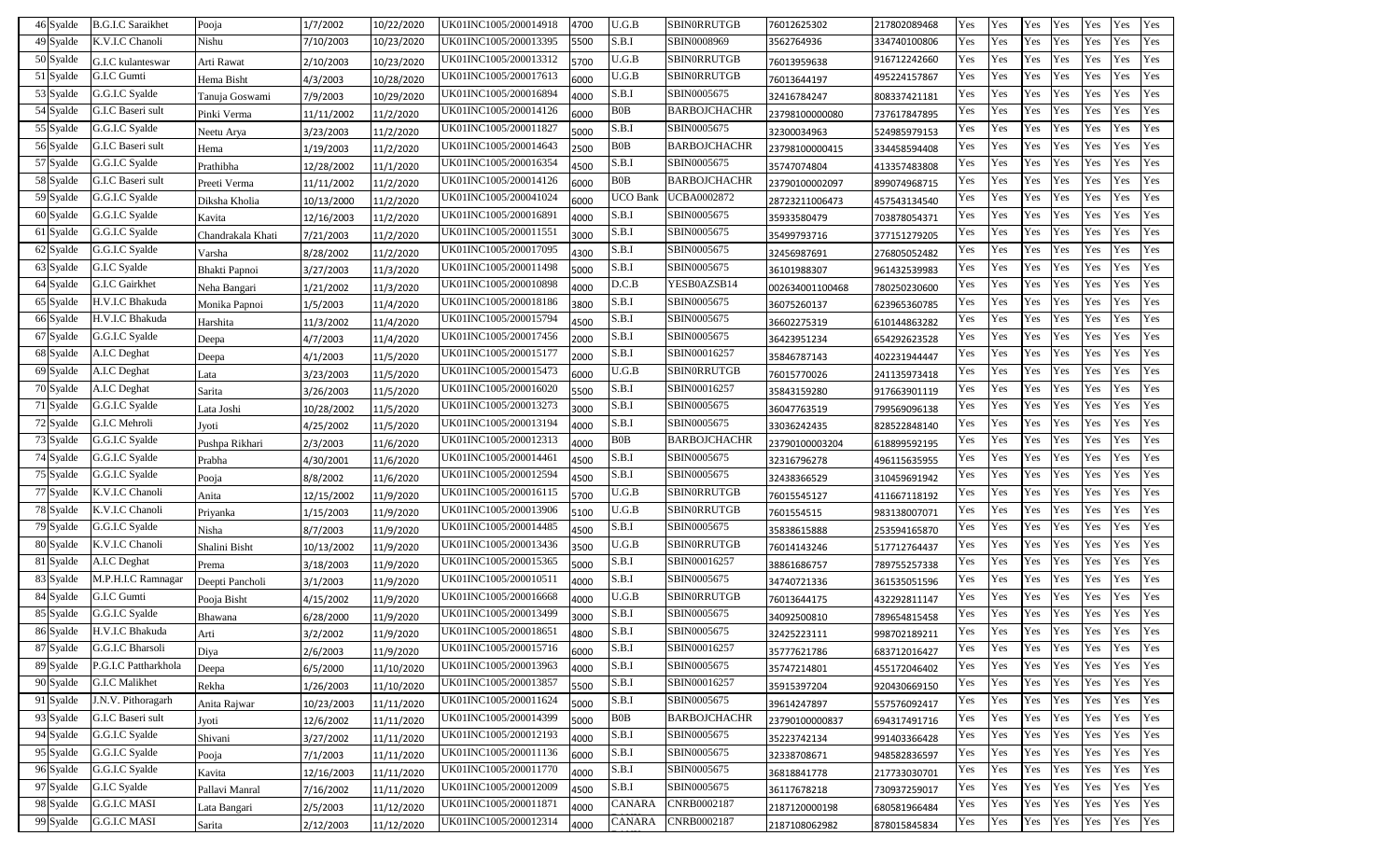| 100 Syalde     | G.G.I.C Syalde            | Savitri Samant     | 7/3/2002   | 11/13/2020 | JK01INC1005/200018627 | 4000 | S.B.I  | SBIN0005675         | 35839588078     | 459610650278 | Yes | Yes | Yes | Yes | Yes | Yes | Yes |
|----------------|---------------------------|--------------------|------------|------------|-----------------------|------|--------|---------------------|-----------------|--------------|-----|-----|-----|-----|-----|-----|-----|
| 101 Syalde     | I.C. Chitrakoot           | Kamla              | 3/14/2003  | 11/17/2020 | JK01INC1005/200015542 | 4000 | U.G.B  | SBIN0RRUTGB         | 76014480689     | 715885005959 | Yes | Yes | Yes | Yes | Yes | Yes | Yes |
| 102 Syalde     | G.I.C Malikhet            | Mamta              | 2/5/2003   | 11/17/2020 | JK01INC1005/200011523 | 4000 | S.B.I  | SBIN00016257        | 36021728520     | 798973443249 | Yes | Yes | Yes | Yes | Yes | Yes | Yes |
| 103 Syalde     | <b>B.G.I.C Saraikhet</b>  | Priyanka           | 10/31/2001 | 11/17/2020 | JK01INC1005/200018571 | 4800 | U.G.B  | SBIN0RRUTGB         | 76012533781     | 297673885927 | Yes | Yes | Yes | Yes | Yes | Yes | Yes |
| 104 Syalde     | G.I.C. Chintoli           | Sarojani           | 4/4/2002   | 11/17/2020 | JK01INC1005/200010637 | 2000 | S.B.I  | SBIN00016257        | 35014420862     | 316328574095 | Yes | Yes | Yes | Yes | Yes | Yes | Yes |
| 105 Syalde     | G.I.C. Nail               | Neetu              | 3/26/2003  | 11/17/2020 | JK01INC1005/200011010 | 3500 | U.G.B  | SBINORRUTGB         | 76012539353     | 806502933367 | Yes | Yes | Yes | Yes | Yes | Yes | Yes |
| 106 Syalde     | I.C. Chitrakoot           | Neetu              | 3/23/2003  | 11/17/2020 | JK01INC1005/200017789 | 5500 | J.G.B  | SBINORRUTGB         | 76015078193     | 243893670149 | Yes | Yes | Yes | Yes | Yes | Yes | Yes |
| 108 Syalde     | P.I.C. Pauri Garhwal      | Mamta              | 1/1/2003   | 11/17/2020 | JK01INC1005/200014957 | 5300 | J.G.B  | SBIN0RRUTGB         | 76024386991     | 998681850763 | Yes | Yes | Yes | Yes | Yes | Yes | Yes |
| 109 Syalde     | G.I.C. Kulanteshwar       | Neelam             | 3/4/2003   | 11/17/2020 | JK01INC1005/200014516 | 4700 | U.G.B  | SBIN0RRUTGB         | 76012653758     | 959856369401 | Yes | Yes | Yes | Yes | Yes | Yes | Yes |
| 112 Syalde     | G.I.C. Chintoli           | Tulsi              | 2/20/2002  | 11/17/2020 | JK01INC1005/200015236 | 6000 | U.G.B  | SBINORRUTGB         | 76018064483     | 564021078142 | Yes | Yes | Yes | Yes | Yes | Yes | Yes |
| 113 Syalde     | G.I.C. Chintoli           | Kamla              | 4/4/2001   | 11/17/2020 | JK01INC1005/200014436 | 3000 | U.G.B  | SBINORRUTGB         | 76018066752     | 566926246133 | Yes | Yes | Yes | Yes | Yes | Yes | Yes |
| 114 Syalde     | G.I.C. Gairkhet           | Harshita Bangari   | 11/3/2002  | 11/17/2020 | JK01INC1005/200019397 | 5900 | CANARA | CNRB0002187         | 2187120000341   | 471450585977 | Yes | Yes | Yes | Yes | Yes | Yes | Yes |
| 115 Syalde     | G.I.C. Gairkhet           | Bhumika Bangari    | 7/13/2003  | 11/17/2020 | JK01INC1005/200019397 | 5900 | CANARA | CNRB0002187         | 2187120000340   | 445224648249 | Yes | Yes | Yes | Yes | Yes | Yes | Yes |
| 116 Syalde     | <b>B.G.I.C Saraikhet</b>  | Sangeeta           | 3/22/2003  | 11/18/2020 | JK01INC1005/200017639 | 5000 | J.G.B  | SBIN0RRUTGB         | 76012811218     | 271395796585 | Yes | Yes | Yes | Yes | Yes | Yes | Yes |
| 117 Syalde     | G.I.C. Agaspur            | Babita             | 8/18/2003  | 11/18/2020 | JK01INC1005/200016517 | 5000 | U.G.B  | SBIN0RRUTGB         | 76017503558     | 992010381400 | Yes | Yes | Yes | Yes | Yes | Yes | Yes |
| 118 Syalde     | G.I.C. Agaspur            | Jyoti              | 3/1/2003   | 11/18/2020 | JK01INC1005/200019148 | 3800 | S.B.I  | SBIN0005675         | 34592903323     | 675164161023 | Yes | Yes | Yes | Yes | Yes | Yes | Yes |
| 119 Syalde     | G.G.I.C. Bharsoli         | Meena Rawat        | 11/9/2002  | 11/18/2020 | JK01INC1005/200014685 | 6000 | U.G.B  | SBIN0RRUTGB         | 76017039480     | 435846843186 | Yes | Yes | Yes | Yes | Yes | Yes | Yes |
| $120\,$ Syalde | G.I.C Chaukhutiya         | Diksha Bangari     | 8/26/2003  | 11/19/2000 | UK01INC1005/200010930 | 4000 | D.C.B  | YESB0AZS814         | 002634001100509 | 425439151832 | Yes | Yes | Yes | Yes | Yes | Yes | Yes |
| 122 Syalde     | H.V.I.C Bhakuda           | Geeta Manral       | 6/19/2003  | 11/19/2020 | JK01INC1005/200018039 | 5000 | S.B.I  | SBIN0005675         | 34945123051     | 404644576176 | Yes | Yes | Yes | Yes | Yes | Yes | Yes |
| 124 Syalde     | A.I.C Deghat              | Gayatri            | 12/17/2003 | 11/20/2020 | UK01INC1005/200015331 | 6000 | U.G.B  | SBIN0RRUTGB         | 76014775923     | 716554495921 | Yes | Yes | Yes | Yes | Yes | Yes | Yes |
| 125 Syalde     | A.I.C Deghat              | Hanshi             | 5/8/2003   | 11/20/2020 | UK01INC1005/200015609 | 6000 | U.G.B  | SBIN0RRUTGB         | 76014722450     | 970629013620 | Yes | Yes | Yes | Yes | Yes | Yes | Yes |
| 127 Syalde     | G.I.C.Gairkhet            | Renu Sharma        | 2/4/2002   | 20/11/2020 | JK01INC1005/200016887 | 5000 |        | CANARA BCNRB0002187 | 2187119001083   | 810807800591 | Yes | Yes | Yes | Yes | Yes | Yes | Yes |
| 128 Syalde     | G.I.C.Nail                | Diksha             | 25/05/2003 | 20/11/2020 | JK01INC1005/200018723 | 4000 | U.G.B  | SBIN0RRUTGB         | 76019840559     | 751898646214 | Yes | Yes | Yes | Yes | Yes | Yes | Yes |
| 130 Syalde     | P.G.I.C.Pattharkhola      | Rekha              | 6/4/2003   | 21/11/2020 | JK01INC1005/200012326 | 6000 | U.G.B  | SBIN0RRUTGB         | 76021326898     | 831923942840 | Yes | Yes | Yes | Yes | Yes | Yes | Yes |
| 131 Syalde     | A.I.C. Deghat             | Meenakshi Dhodiyal | 21/12/2002 | 21/11/2020 | JK01INC1005/200017876 | 6000 | S.B.I  | SBIN0016257         | 35923856146     | 762039520816 | Yes | Yes | Yes | Yes | Yes | Yes | Yes |
| 132 Syalde     | G.I.C.Nail                | Rinku              | 3/4/2002   | 21/11/2020 | JK01INC1005/200012139 | 6000 | U.G.B  | SBIN0RRUTGB         | 76013737161     | 583037722988 | Yes | Yes | Yes | Yes | Yes | Yes | Yes |
| 134 Syalde     | G.I.C.Nail                | Vaishali           | 2/1/2002   | 21/11/2020 | JK01INC1005/200017967 | 4500 | U.G.B  | SBIN0RRUTGB         | 76010064785     | 610525033426 | Yes | Yes | Yes | Yes | Yes | Yes | Yes |
| 136 Syalde     | P.I.C. Pauri Garhwal      | Laxmi              | 7/10/2002  | 21/11/2020 | JK01INC1005/200011884 | 3900 | S.B.I  | SBIN0008429         | 36251545883     | 683557506359 | Yes | Yes | Yes | Yes | Yes | Yes | Yes |
| 137 Syalde     | A.I.C.Deghat              | Jyoti              | 20/04/2003 | 21/11/2020 | JK01INC1005/200013762 | 6000 | S.B.I  | SBIN0016257         | 34425435121     | 605000145603 | Yes | Yes | Yes | Yes | Yes | Yes | Yes |
| 139 Syalde     | P.G.I.C.Pattharkhola      | Pooja              | 15/02/2003 | 23/11/2020 | UK01INC1005/200013963 | 4000 | B.O.B  | <b>BARB0JAURAS</b>  | 23818100000381  | 977324563884 | Yes | Yes | Yes | Yes | Yes | Yes | Yes |
| 140 Syalde     | G.G.I.C. Syalde           | Deepa              | 6/12/2002  | 23/11/2020 | JK01INC1005/200011744 | 4000 | S.B.I  | SBIN0006575         | 36003149408     | 504344110549 | Yes | Yes | Yes | Yes | Yes | Yes | Yes |
| 141 Syalde     | H.V.I.C Bhakuda           | Kirti Arya         | 10/2/2002  | 24/11/2020 | JK01INC1005/200017388 | 3500 | S.B.I  | SBIN0006575         | 32528896689     | 528759314303 | Yes | Yes | Yes | Yes | Yes | Yes | Yes |
| 142 Syalde     | D.I.C Paurigarwal         | Nisha              | 8/7/2003   | 24/11/2020 | JK01INC1005/200017377 | 5000 | U.G.B  | SBIN0RRUTGB         | 76017498322     | 986631873424 | Yes | Yes | Yes | Yes | Yes | Yes | Yes |
| 143 Syalde     | <b>B.G.I.C Saraikhet</b>  | Kavita             | 9/18/2002  | 24/11/2020 | JK01INC1005/200011695 | 3900 | U.G.B  | SBIN0RRUTGB         | 7601521136      | 369430388590 | Yes | Yes | Yes | Yes | Yes | Yes | Yes |
| 144 Syalde     | K.V.I.C Chanoli           | Priya              | 2/1/2003   | 24/11/2020 | UK01INC1005/200010869 | 4700 | U.G.B  | SBIN0RRUTGB         | 76015545105     | 973325561036 | Yes | Yes | Yes | Yes | Yes | Yes | Yes |
| 145 Syalde     | D.I.C Paurigarwal         | Neelam             | 8/7/2003   | 24/11/2020 | UK01INC1005/200018479 | 5500 | U.G.B  | <b>SBINORRUTGB</b>  | 76017467698     | 531161496115 | Yes | Yes | Yes | Yes | Yes | Yes | Yes |
| 146 Syalde     | A.I.C Deghat              | Neetu              | 2/23/2003  | 25/11/2020 | UK01INC1005/200016908 | 6000 | S.B.I  | SBIN0016257         | 38583659897     | 321681441086 | Yes | Yes | Yes | Yes | Yes | Yes | Yes |
| 150 Syalde     | G.I.C Jaurasi             | Lata               | 1/11/2003  | 25/11/2020 | JK01INC1005/200010614 | 5000 | B.O.B  | <b>BARB0JAURAS</b>  | 23810100004165  | 482109938330 | Yes | Yes | Yes | Yes | Yes | Yes | Yes |
| 151 Syalde     | A.I.C Deghat              | Priyanka Karakoti  | 4/16/2003  | 25/11/2020 | JK01INC1005/200013125 | 6000 | S.B.I  | SBIN0016257         | 34105899777     | 688711791685 | Yes | Yes | Yes | Yes | Yes | Yes | Yes |
| 152 Syalde     | G.I.C Baseri sult         | Deepa              | 3/26/2002  | 26/11/2020 | JK01INC1005/200013601 | 4500 | BOB    | BARBOJCHACHR        | 23790100002044  | 223259191193 | Yes | Yes | Yes | Yes | Yes | Yes | Yes |
| 153 Syalde     | H.V.I.C Bhakuda           | Arti               | 6/8/2002   | 26/11/2020 | JK01INC1005/200016901 | 5000 | D.C.B  | YESB0AZSB24         | 001634001101277 | 214181720885 | Yes | Yes | Yes | Yes | Yes | Yes | Yes |
| 154 Syalde     | <b>G.I.C Kulanteshwar</b> | Anita              | 7/10/2002  | 26/11/2020 | JK01INC1005/200016393 | 5800 | U.G.B  | SBINORRUTGB         | 76015443964     | 784770075588 | Yes | Yes | Yes | Yes | Yes | Yes | Yes |
| 155 Syalde     | <b>B.G.I.C Saraikhet</b>  | Archana            | 3/4/2003   | 27/11/2020 | JK01INC1005/200015996 | 5700 | U.G.B  | SBIN0RRUTGB         | 76012496895     | 538227428090 | Yes | Yes | Yes | Yes | Yes | Yes | Yes |
| 156 Syalde     | <b>B.G.I.C Saraikhet</b>  | Manisha            | 7/1/2003   | 27/11/2020 | JK01INC1005/200012932 | 5500 | U.G.B  | SBIN0RRUTGB         | 76012395706     | 792525920923 | Yes | Yes | Yes | Yes | Yes | Yes | Yes |
| 157 Syalde     | <b>B.G.I.C Saraikhet</b>  | kavita             | 12/16/2002 | 27/11/2020 | JK01INC1005/200015725 | 4000 | U.G.B  | SBIN0RRUTGB         | 76014455799     | 857991380474 | Yes | Yes | Yes | Yes | Yes | Yes | Yes |
| 158 Syalde     | G.I.C Malikhet            | Roopa              | 8/23/2001  | 27/11/2020 | JK01INC1005/200013241 | 4000 | S.B.I  | SBIN0016257         | 35137232799     | 779939129260 | Yes | Yes | Yes | Yes | Yes | Yes | Yes |
| 159 Syalde     | <b>B.G.I.C Saraikhet</b>  | Nikita             | 12/15/2002 | 27/11/2020 | UK01INC1005/200019214 | 6000 | U.G.B  | SBIN0RRUTGB         | 76011559382     | 847801606102 | Yes | Yes | Yes | Yes | Yes | Yes | Yes |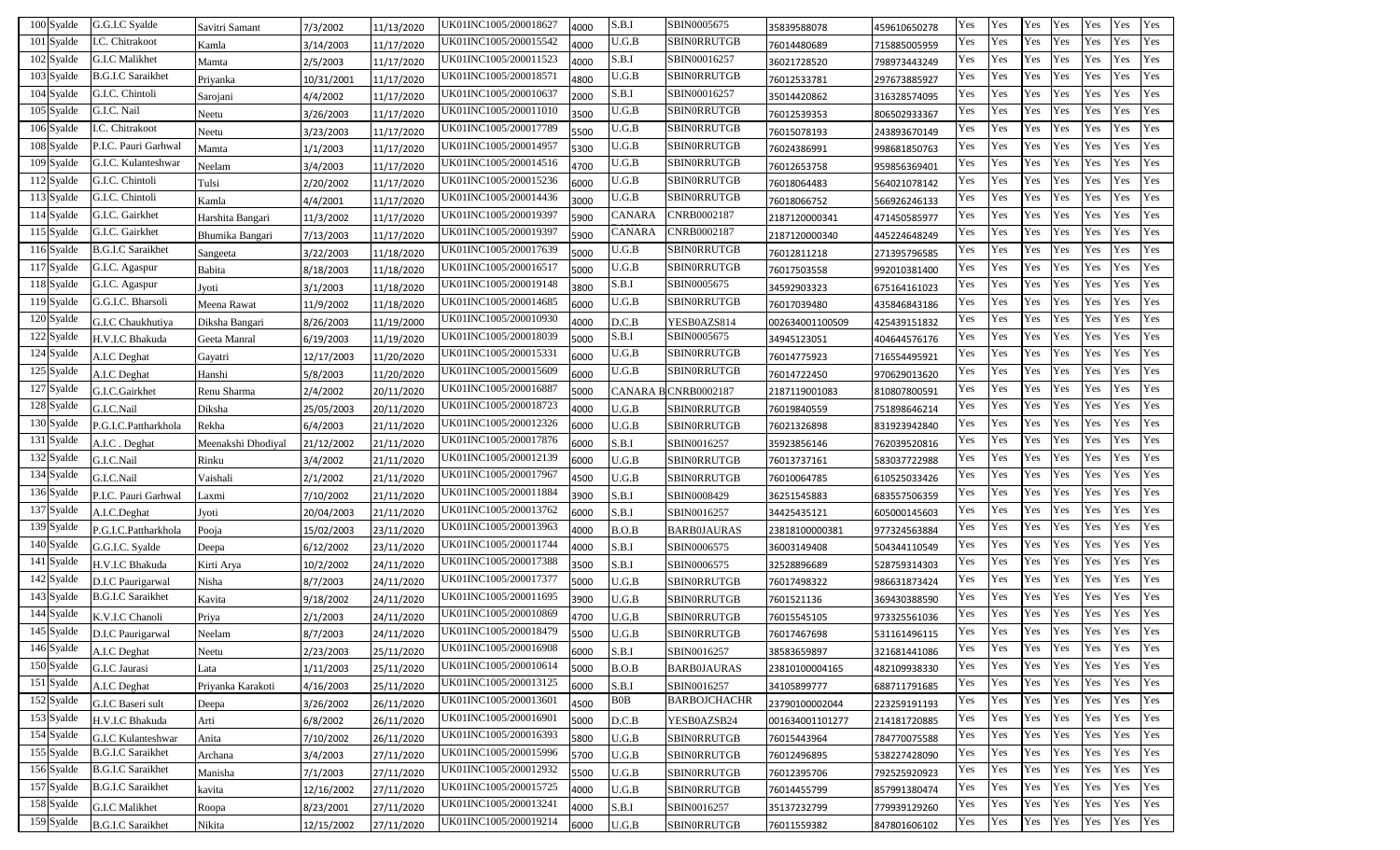| 161 Syalde | G.I.C Jaurasi             | Geeta Kandpal  | 3/8/2003   | 28/11/2020 | JK01INC1005/200019498 | 4000 | B.O.B         | BARBOJAURAS          | 23810100004120  | 793353930348 | Yes | Yes | Yes | Yes | Yes | Yes | Yes |
|------------|---------------------------|----------------|------------|------------|-----------------------|------|---------------|----------------------|-----------------|--------------|-----|-----|-----|-----|-----|-----|-----|
| 162 Syalde | G.I.C Mehroli             | Kavita         | 1/1/2004   | 28/11/2020 | JK01INC1005/200015667 | 3900 | <b>CANARA</b> | <b>B CNRB0002188</b> | 2188120000107   | 942216755127 | Yes | Yes | Yes | Yes | Yes | Yes | Yes |
| 163 Syalde | G.I.C Malikhet            | Hema           | 1/2/2003   | 28/11/2020 | JK01INC1005/200016688 | 6000 | U.G.B         | SBINORRUTGB          | 76013704146     | 680693990472 | Yes | Yes | Yes | Yes | Yes | Yes | Yes |
| 164 Syalde | K.V.I.C Chanoli           | Monika         | 7/4/2003   | 28/11/2020 | JK01INC1005/200014523 | 5000 | S.B.I         | SBIN0005675          | 32394098601     | 286796011413 | Yes | Yes | Yes | Yes | Yes | Yes | Yes |
| 165 Syalde | G.I.C Mehroli             | Anjali kaira   | 2/26/2003  | 28/11/2020 | JK01INC1005/200016244 | 4700 |               | CANARA B CNRB0002188 | 2188120000105   | 364383911986 | Yes | Yes | Yes | Yes | Yes | Yes | Yes |
| 166 Syalde | G.I.C Baseri sult         | Deeksha        | 3/25/2002  | 28/11/2020 | JK01INC1005/200014080 | 6000 | B0B           | BARBOJCHACHR         | 23790100002041  | 796961854001 | Yes | Yes | Yes | Yes | Yes | Yes | Yes |
| 167 Syalde | G.I.C Chintoli            | Laxmi Rawat    | 3/19/2003  | 28/11/2020 | JK01INC1005/200018392 | 4000 | S.B.I         | SBIN0016257          | 36237228646     | 330342765591 | Yes | Yes | Yes | Yes | Yes | Yes | Yes |
| 168 Syalde | A.I.C.Deghat              | Bhawana        | 11/30/2003 | 28/11/2020 | JK01INC1005/200019376 | 5000 | S.B.I         | SBIN0016257          | 35910244263     | 264262616032 | Yes | Yes | Yes | Yes | Yes | Yes | Yes |
| 169 Syalde | G.I.C.Gairkhet            | Vimla          | 4/25/2002  | 28/11/2020 | JK01INC1005/200015518 | 2000 | B.O.B         | <b>BARB0JAURAS</b>   | 23818100000177  | 865929472121 | Yes | Yes | Yes | Yes | Yes | Yes | Yes |
| 170 Syalde | K.V.I.C Chanoli           | Kavita         | 9/23/2003  | 28/11/2020 | JK01INC1005/200019010 | 3500 | S.B.I         | SBIN0008969          | 11790998334     | 628601883011 | Yes | Yes | Yes | Yes | Yes | Yes | Yes |
| 171 Syalde | G.I.C.Chaunaliya          | Kavita Rawat   | 7/12/1998  | 28/11/2020 | JK01INC1005/200014261 | 4500 | <b>BOB</b>    | <b>BARBOJCHACHR</b>  | 23798100000954  | 897887223625 | Yes | Yes | Yes | Yes | Yes | Yes | Yes |
| 172 Syalde | G.I.C Malikhet            | Kalawati       | 4/2/2003   | 28/11/2020 | JK01INC1005/200014162 | 5500 | S.B.I         | SBIN0016257          | 36022763201     | 803614030731 | Yes | Yes | Yes | Yes | Yes | Yes | Yes |
| 173 Syalde | <b>B.G.I.C Saraikhet</b>  | Roshni         | 5/19/2002  | 28/11/2020 | JK01INC1005/200013448 | 5700 | U.G.B         | SBIN0RRUTGB          | 76012682633     | 940192767062 | Yes | Yes | Yes | Yes | Yes | Yes | Yes |
| 174 Syalde | G.I.C Jaurasi             | Pooja Rawat    | 4/1/2002   | 30/11/2020 | JK01INC1005/200017265 | 6000 | B.O.B         | <b>BARB0JAURAS</b>   | 23810100003670  | 797379245657 | Yes | Yes | Yes | Yes | Yes | Yes | Yes |
| 176 Syalde | G.I.C. Gairkhet           | Tanuja Kotliya | 8/11/2002  | 30/11/2020 | JK01INC1005/200015746 | 4500 | D.C.B         | YESB0AZSB14          | 002634002100047 | 629219529839 | Yes | Yes | Yes | Yes | Yes | Yes | Yes |
| 178 Syalde | H.V.I.C Bhakuda           | Pooja Basnal   | 11/12/2002 | 30/11/2020 | JK01INC1005/200019948 | 4000 | S.B.I         | SBIN0005675          | 36102979946     | 242062184477 | Yes | Yes | Yes | Yes | Yes | Yes | Yes |
| 179 Syalde | G.I.C.Chintoli            | Asha           | 1/2/2004   | 30/11/2020 | JK01INC1005/200019892 | 4000 | U.G.B         | SBIN0RRUTGB          | 76019331744     | 311537951927 | Yes | Yes | Yes | Yes | Yes | Yes | Yes |
| 182 Syalde | K.V.I.C Chanoli           | Anjali         | 4/1/2003   | 30/11/2020 | UK01INC1005/200017403 | 5700 | U.G.B         | SBIN0RRUTGB          | 76013765439     | 575163662620 | Yes | Yes | Yes | Yes | Yes | Yes | Yes |
| 183 Syalde | <b>B.V.M.I.C Nainital</b> | Tanuja         | 4/14/2002  | 30/11/2020 | JK01INC1005/200019464 | 3000 | U.G.B         | SBIN0RRUTGB          | 76024710168     | 992227288082 | Yes | Yes | Yes | Yes | Yes | Yes | Yes |
| 185 Syalde | G.I.C Jaurasi             | Meena          | 12/24/2002 | 30/11/2020 | UK01INC1005/200010787 | 6000 | B.O.B         | BARB0JAURAS          | 23810100004128  | 905539046241 | Yes | Yes | Yes | Yes | Yes | Yes | Yes |
| Syalde     | G.I.C Jaurasi             | Babita         | 4/5/2003   | 30/11/2020 | JK01INC1005/200010852 | 6000 | B.O.B         | <b>BARB0JAURAS</b>   | 23810100004144  | 405959388453 | Yes | Yes | Yes | Yes | Yes | Yes | Yes |
| 187 Syalde | G.I.C Jaurasi             | Deepa          | 4/6/2003   | 30/11/2020 | JK01INC1005/200012717 | 4000 | B.O.B         | <b>BARB0JAURAS</b>   | 23810100004123  | 438851950033 | Yes | Yes | Yes | Yes | Yes | Yes | Yes |
| 188 Syalde | K.V.I.C Chanoli           | Laxmi Rawat    | 4/5/2001   | 30/11/2020 | JK01INC1005/200013295 | 5900 | U.G.B         | SBIN0RRUTGB          | 76010968044     | 790088589775 | Yes | Yes | Yes | Yes | Yes | Yes | Yes |
| 189 Syalde | G.G.I.C Syalde            | Seema Bharti   | 12/10/2002 | 30/11/2020 | JK01INC1005/200012270 | 5000 | S.B.I         | SBIN0005675          | 32344057493     | 515952863582 | Yes | Yes | Yes | Yes | Yes | Yes | Yes |
| 190 Syalde | I.C Chitrakoot            | Babita         | 11/14/2002 | 30/11/2020 | JK01INC1005/200016859 | 4500 | Canra Bank    | <b>CNRB0002188</b>   | 2188101015829   | 643180163984 | Yes | Yes | Yes | Yes | Yes | Yes | Yes |
| 191 Syalde | G.G.I.C Bharsoli          | Kalpana        | 4/2/2003   | 30/11/2020 | JK01INC1005/200017825 | 6000 | S.B.I         | SBIN0016257          | 25923353108     | 407739918272 | Yes | Yes | Yes | Yes | Yes | Yes | Yes |
| 192 Syalde | G.G.I.C Syalde            | Kiran          | 7/9/2002   | 30/11/2020 | JK01INC1005/200014171 | 5000 | BOB           | BARBOJCHACHR         | 23790100003209  | 670213365631 | Yes | Yes | Yes | Yes | Yes | Yes | Yes |
| 194 Syalde | <b>B.G.I.C Sharikhet</b>  | Anjali         | 5/28/2002  | 30/11/2020 | JK01INC1005/200019813 | 5500 | U.G.B         | SBIN0RRUTGB          | 76012907103     | 789968601217 | Yes | Yes | Yes | Yes | Yes | Yes | Yes |
| 195 Syalde | <b>B.G.I.C Sharikhet</b>  | Nikita         | 7/15/2003  | 30/11/2020 | JK01INC1005/200019813 | 5500 | U.G.B         | SBINORRUTGB          | 76014693085     | 956396547792 | Yes | Yes | Yes | Yes | Yes | Yes | Yes |
| 196 Syalde | K.V.I.C Chanoli           | Amisha         | 5/22/2003  | 30/11/2020 | UK01INC1005/200019806 | 5500 | U.G.B         | SBIN0RRUTGB          | 76013765348     | 448774854286 | Yes | Yes | Yes | Yes | Yes | Yes | Yes |
| 197 Syalde | G.I.C Baseri Sult         | Kajal          | 10/7/2003  | 30/11/2020 | JK01INC1005/200019721 | 5500 | <b>B0B</b>    | BARBOJCHACHR         | 23798100000526  | 918079303655 | Yes | Yes | Yes | Yes | Yes | Yes | Yes |
| 198 Syalde | G.G.I.C Syalde            | Reetu          | 6/21/2000  | 30/11/2020 | JK01INC1005/200019511 | 6000 | S.B.I         | SBIN0005675          | 33954636059     | 391781261198 | Yes | Yes | Yes | Yes | Yes | Yes | Yes |
| 199 Syalde | G.G.I.C Bharsoli          | Manju          | 7/22/2002  | 30/11/2020 | JK01INC1005/200017799 | 5000 | S.B.I         | SBIN0016257          | 35923868946     | 795078796896 | Yes | Yes | Yes | Yes | Yes | Yes | Yes |
| 200 Syalde | G.I.C Malikhet            | Shanti         | 3/5/2002   | 30/11/2020 | JK01INC1005/200019442 | 3000 | S.B.I         | SBIN0016257          | 36026025566     | 916180766600 | Yes | Yes | Yes | Yes | Yes | Yes | Yes |
| 201 Syalde | G.I.C Malikhet            | Babita         | 3/10/2003  | 30/11/2020 | UK01INC1005/200017404 | 4000 | S.B.I         | SBIN0016257          | 36022119629     | 683847012705 | Yes | Yes | Yes | Yes | Yes | Yes | Yes |
| 202 Syalde | <b>B.G.I.C Sharikhet</b>  | Raksha         | 3/20/2002  | 30/11/2020 | UK01INC1005/200014308 | 5200 | U.G.B         | <b>SBINORRUTGB</b>   | 76013799004     | 984607946629 | Yes | Yes | Yes | Yes | Yes | Yes | Yes |
| 203 Syalde | A.I.C Deghat              | Komal Bangari  | 8/11/2003  | 30/11/2020 | JK01INC1005/200019658 | 5500 | S.B.I         | SBIN0016257          | 36061883147     | 256118083474 | Yes | Yes | Yes | Yes | Yes | Yes | Yes |
| 204 Syalde | G.I.C Chintoli            | Pinki Matkoti  | 3/26/2003  | 30/11/2020 | JK01INC1005/200019532 | 5000 | U.G.B         | SBIN0RRUTGB          | 76019379731     | 870288756409 | Yes | Yes | Yes | Yes | Yes | Yes | Yes |
| 205 Syalde | G.I.C Baseri Sult         | Bhawana Manral | 2/25/2003  | 30/11/2020 | JK01INC1005/210020906 | 5800 | BOB           | BARBOJCHACHR         | 23790100002721  | 624616617221 | Yes | Yes | Yes | Yes | Yes | Yes | Yes |
| 206 Syalde | I.C.Chitrakoot            | Ritu           | 2/4/2003   | 11/1/2020  | JK01INC1005/200017691 | 4500 | S.B.I         | SBIN0008969          | 32502361448     | 580366983501 | Yes | Yes | Yes | Yes | Yes | Yes | Yes |
| 207 Syalde | H.V.I.C Bhakura           | Sunita Manral  | 8/4/2002   | 11/1/2020  | JK01INC1005/200019843 | 4000 | S.B.I         | SBIN0005675          | 35538742261     | 870094918843 | Yes | Yes | Yes | Yes | Yes | Yes | Yes |
| 208 Syalde | G.I.C. Kulanteshwar       | Neelam         | 23/08/2003 | 11/1/2020  | JK01INC1005/200013305 | 5100 | U.G.B         | SBINORRUTGB          | 76007701266     | 516792282235 | Yes | Yes | Yes | Yes | Yes | Yes | Yes |
| 209 Syalde | G.I.C. Kulanteshwar       | Neetu Arya     | 3/4/2003   | 11/1/2020  | JK01INC1005/200013304 | 5600 | U.G.B         | SBIN0RRUTGB          | 76007698071     | 361214202357 | Yes | Yes | Yes | Yes | Yes | Yes | Yes |
| 210 Syalde | <b>B.G.I.C Sharikhet</b>  | Anjali         | 1/9/2003   | 11/1/2020  | JK01INC1005/200020038 | 5900 | U.G.B         | SBIN0RRUTGB          | 76014597948     | 359031324577 | Yes | Yes | Yes | Yes | Yes | Yes | Yes |
| 211 Syalde | G.G.I.C. Syalde           | Mamta          | 5/10/2002  | 11/1/2020  | JK01INC1005/200019855 | 4500 | S.B.I         | SBIN0016108          | 33807325598     | 270783401572 | Yes | Yes | Yes | Yes | Yes | Yes | Yes |
| 212 Syalde | G.G.I.C. Syalde           | Sunita         | 5/10/2002  | 11/1/2020  | JK01INC1005/200019855 | 4500 | S.B.I         | SBIN0016108          | 32938050211     | 750546397194 | Yes | Yes | Yes | Yes | Yes | Yes | Yes |
| 213 Syalde | <b>B.G.I.C Sharikhet</b>  | Geeta          | 12/1/2002  | 11/1/2020  | UK01INC1005/200019961 | 5900 | U.G.B         | SBIN0RRUTGB          | 76012653511     | 247034872858 | Yes | Yes | Yes | Yes | Yes | Yes | Yes |